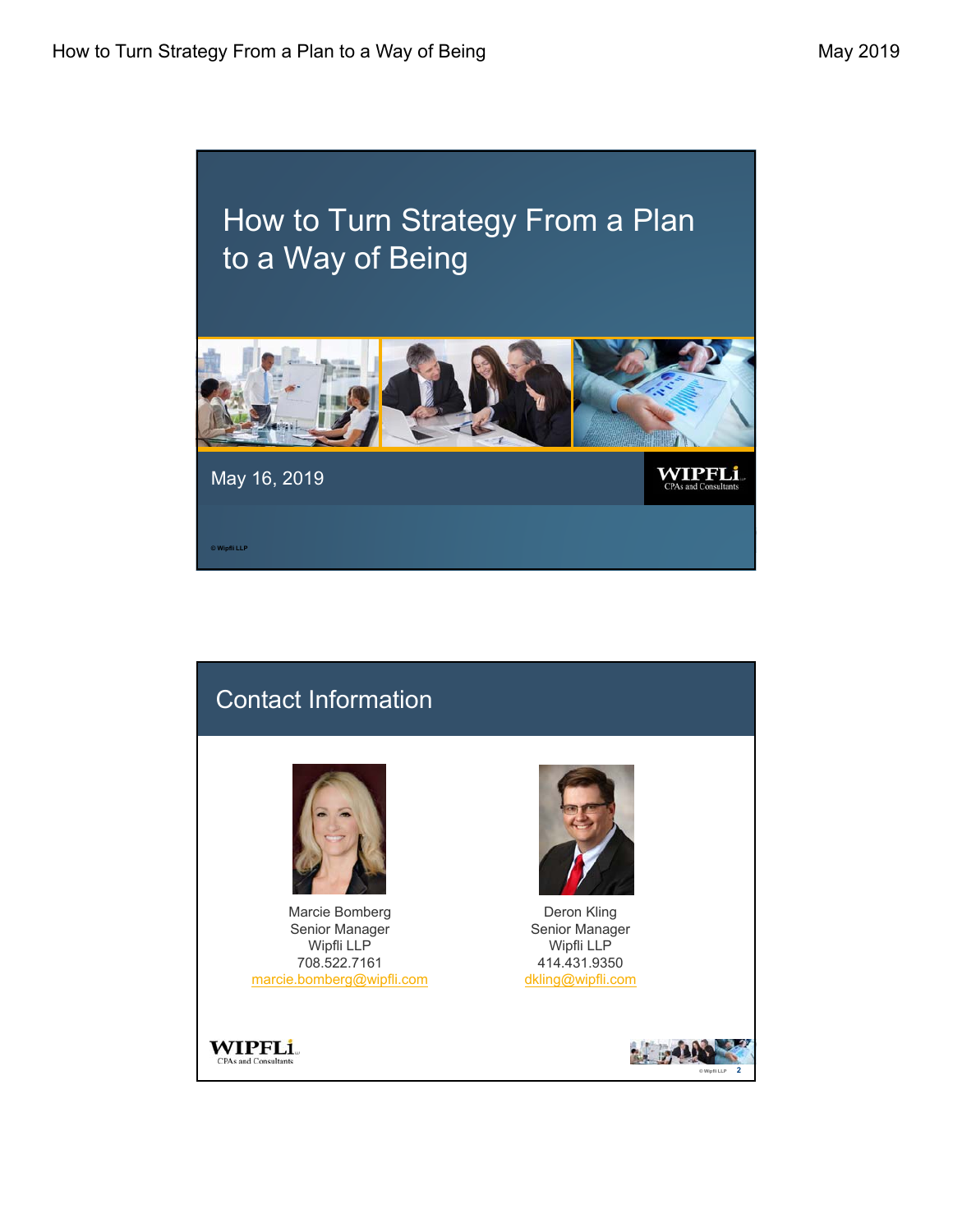

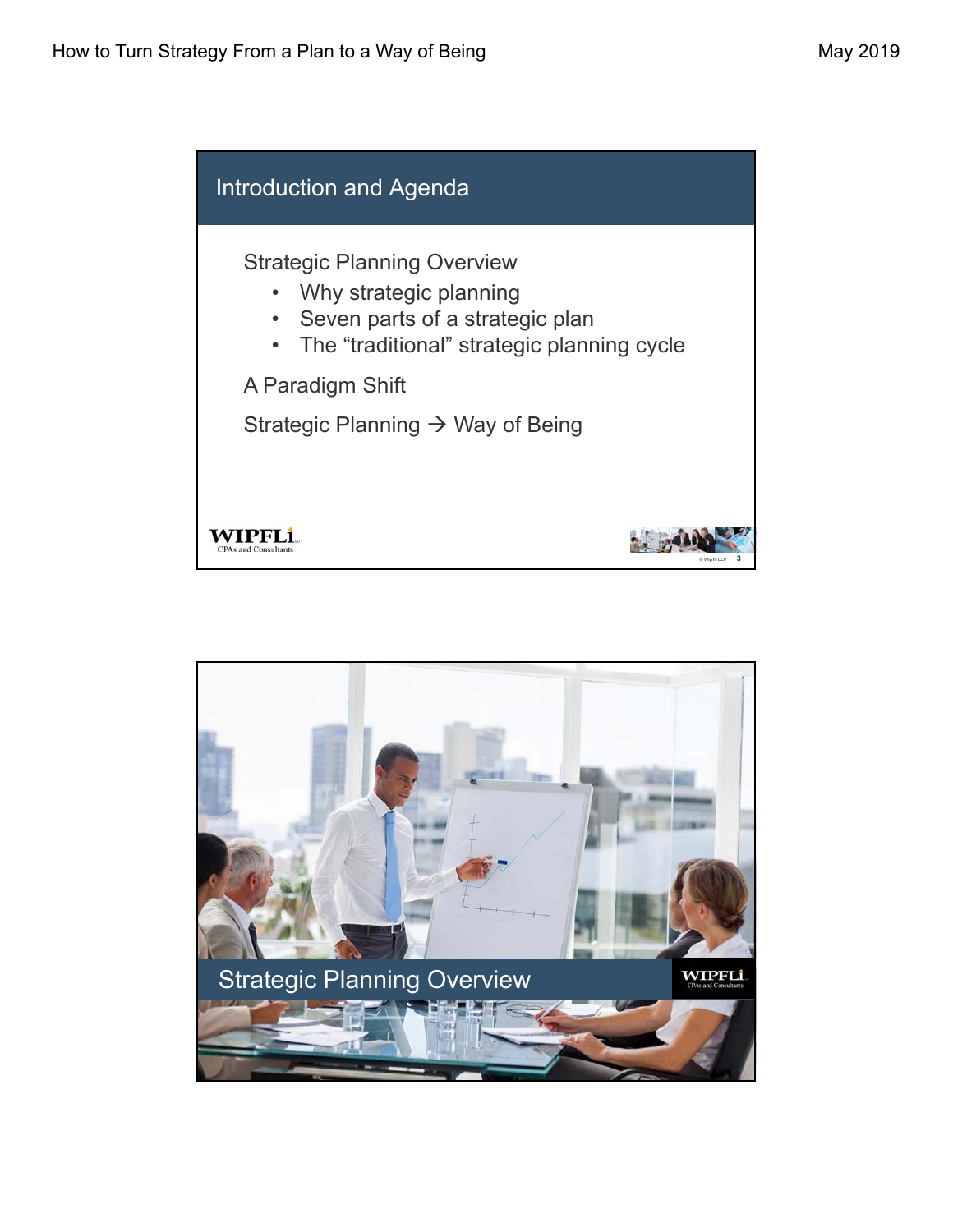

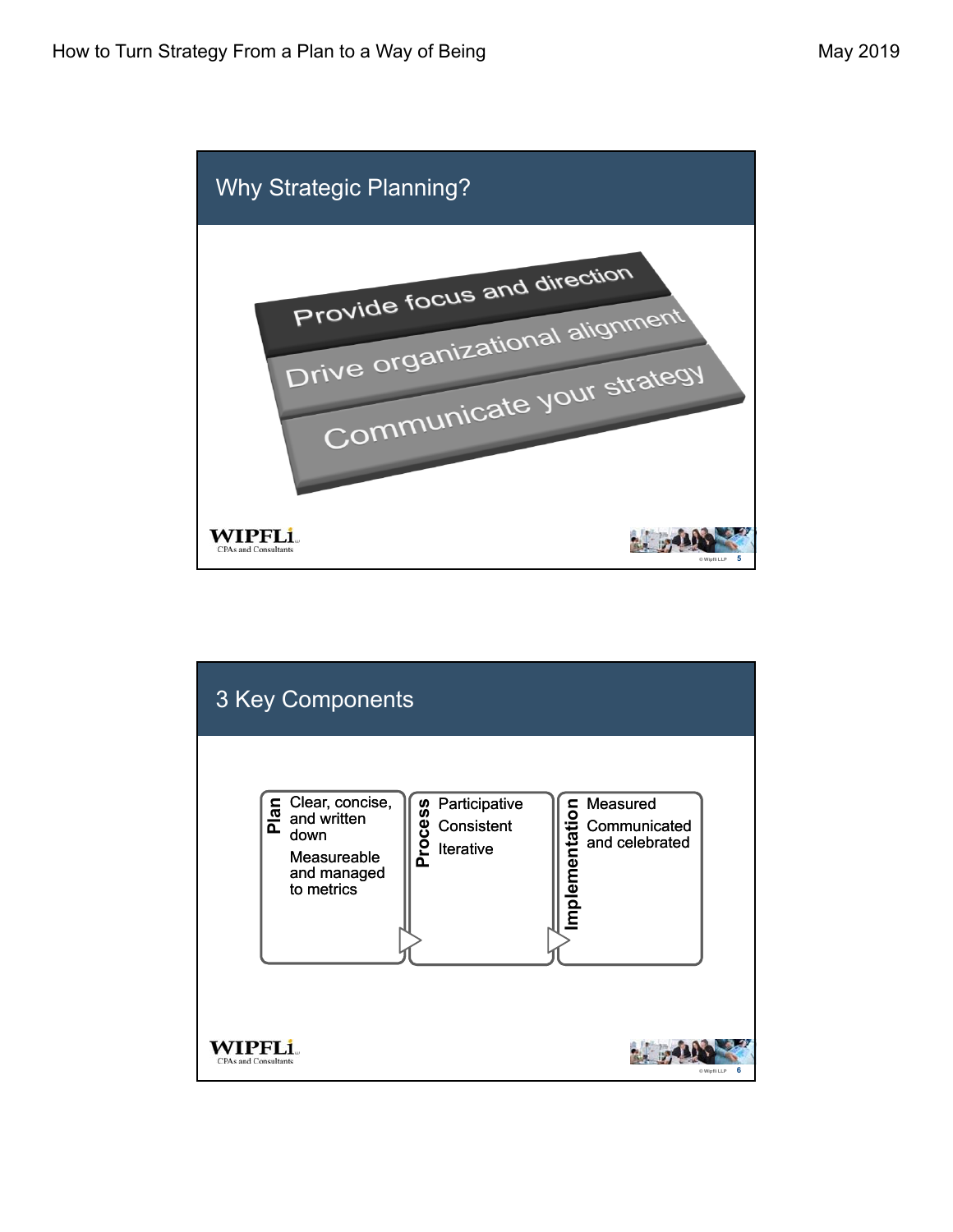

| 7 Parts of a Strategic Plan                     |                   |
|-------------------------------------------------|-------------------|
| <b>SWOT</b>                                     |                   |
| Vision<br><b>Mission/Core Values</b>            |                   |
| <b>Strategic Priorities</b><br>Goals/Strategies |                   |
| <b>Action Plan</b><br><b>Financial Measures</b> |                   |
| <b>CPAs and Consultants</b>                     | 8<br>© Wipfli LLP |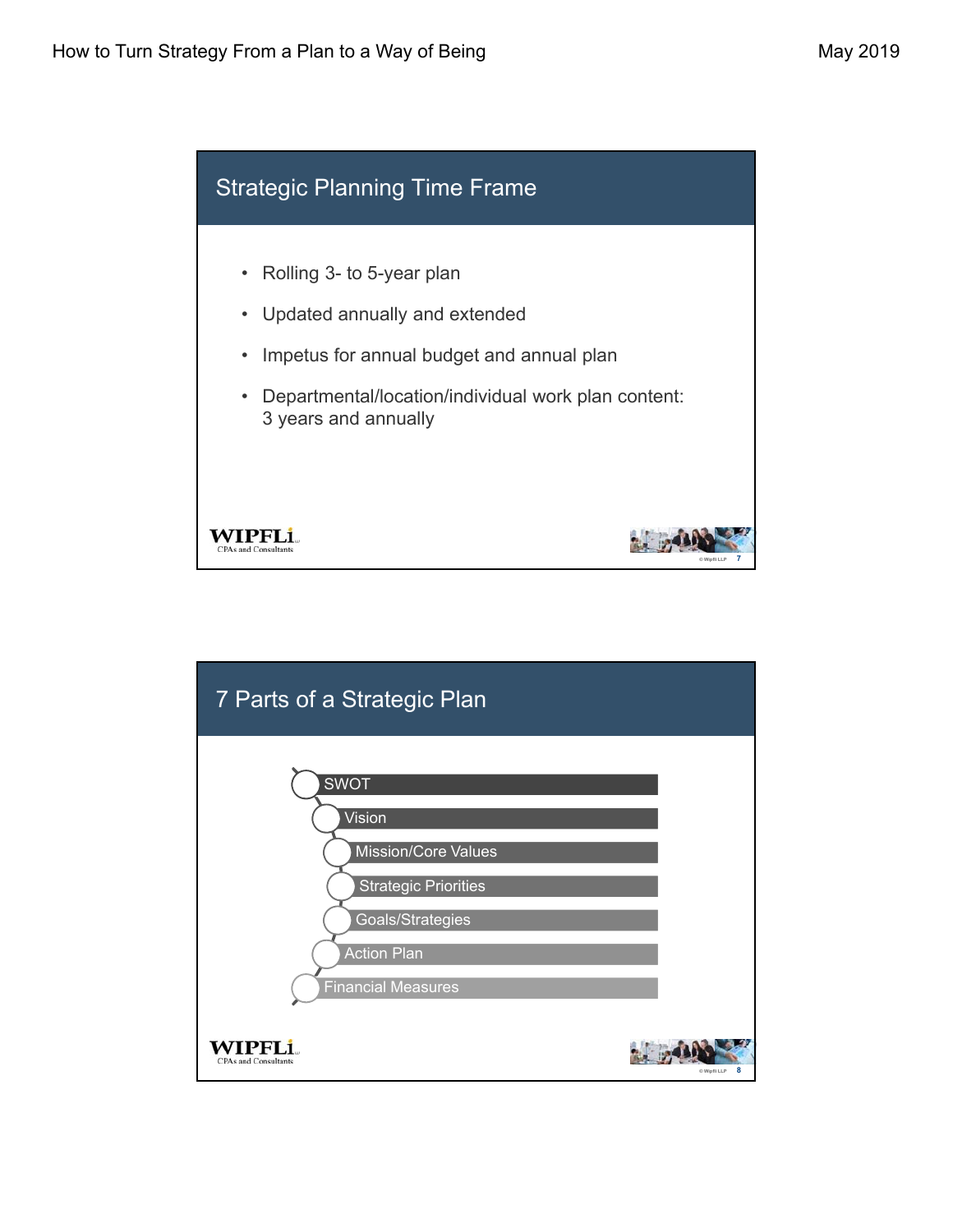

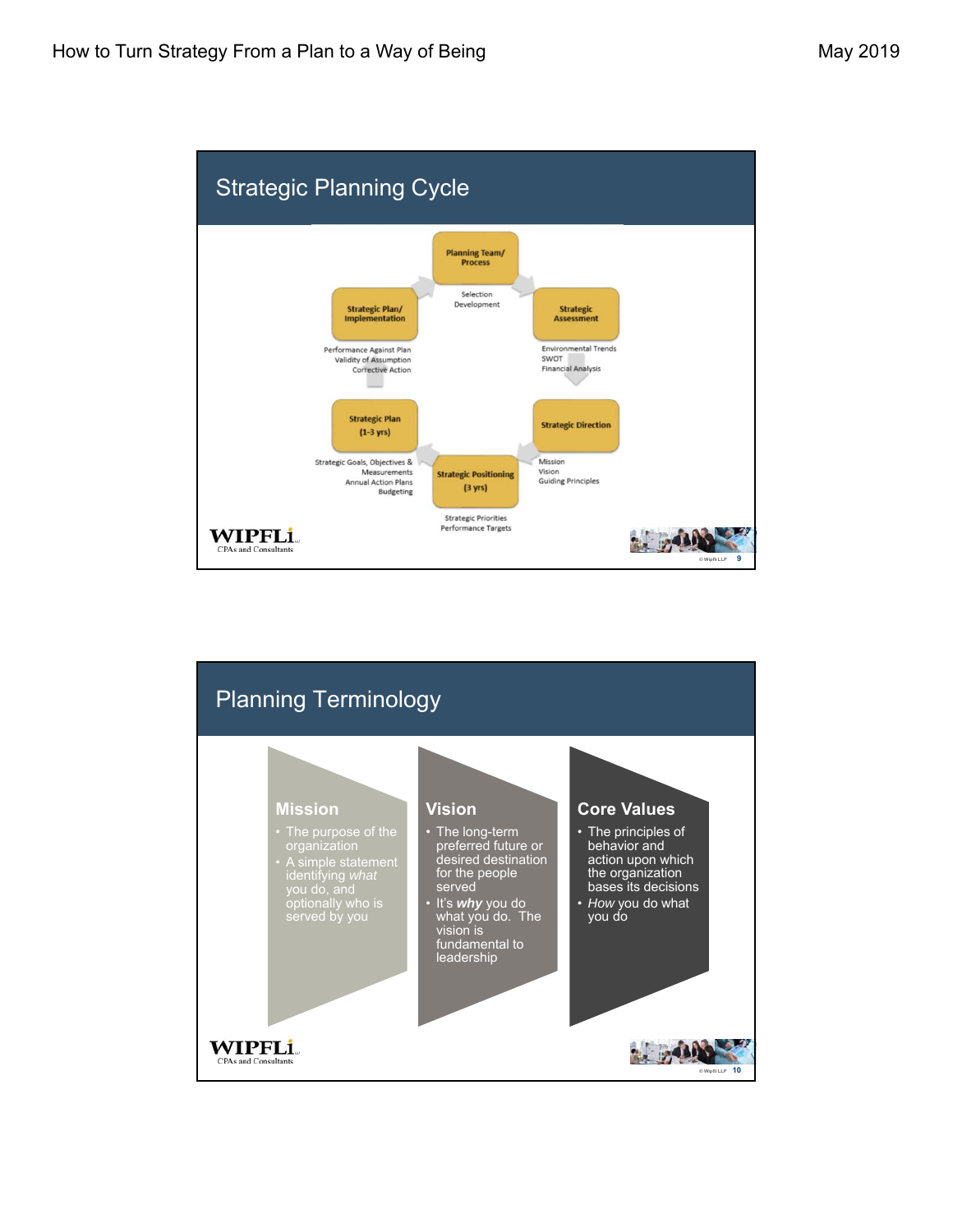

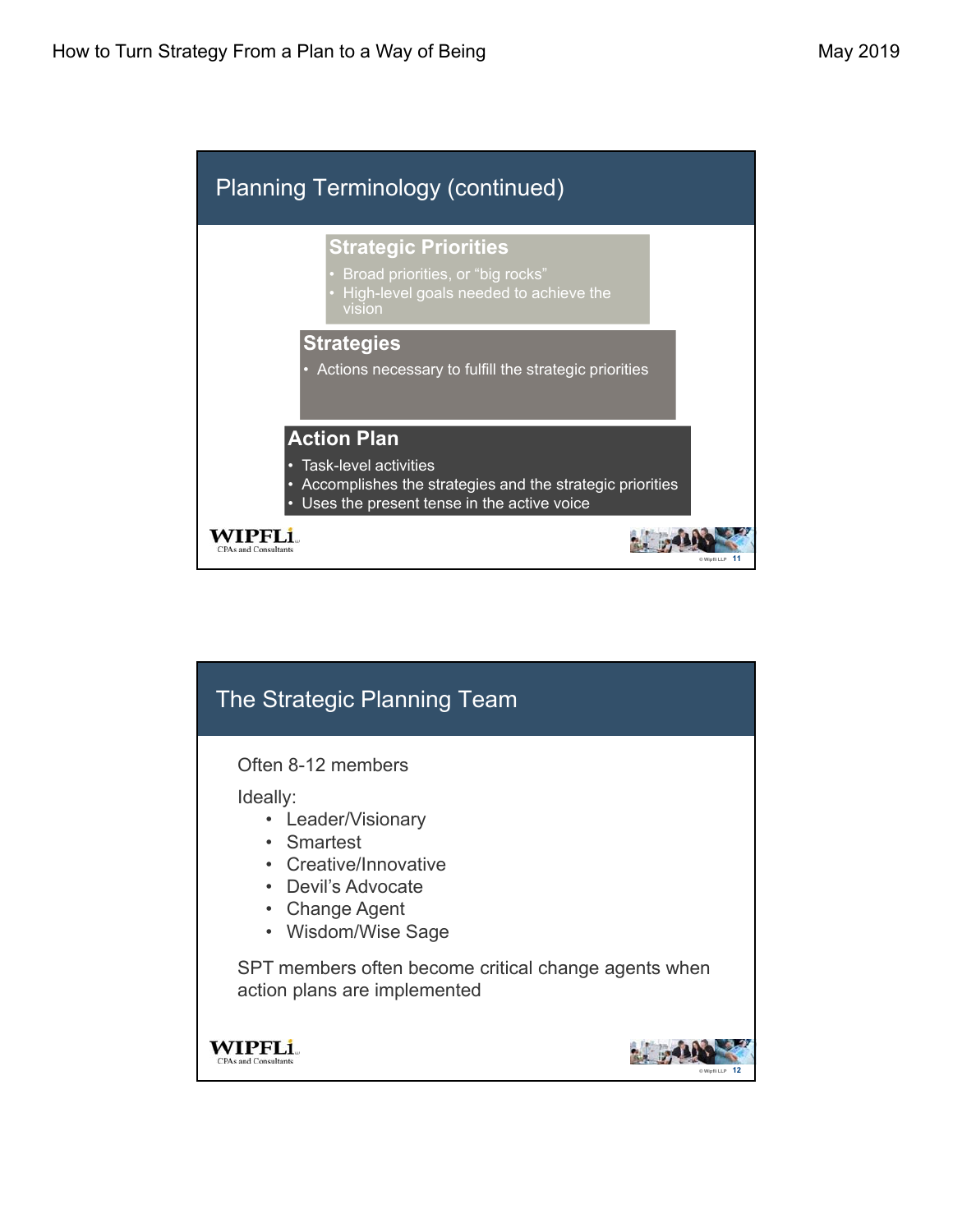| <b>STRENGTHS</b><br>(Leverage) | <b>WEAKNESSES</b><br>(Improve/Strengthen) | <b>OPPORTUNITIES</b><br>(Capitalize) | <b>THREATS</b><br>(Minimize) |
|--------------------------------|-------------------------------------------|--------------------------------------|------------------------------|
| 1.                             | $\mathbf{1}$ .                            | 1.                                   | 1.                           |
| 2.                             | 2.                                        | 2.                                   | 2.                           |
| 3.                             | 3.                                        | 3.                                   | 3.                           |
| 4.                             | $\overline{4}$ .                          | $\overline{4}$ .                     | 4.                           |
| 5.                             | 5.                                        | 5.                                   | 5.                           |
| 6.                             | 6.                                        | 6.                                   | 6.                           |
|                                | Let's also consider Barriers???           |                                      |                              |

| $V$ ision                                                                                                                                                                                             |                |
|-------------------------------------------------------------------------------------------------------------------------------------------------------------------------------------------------------|----------------|
| • Leadership typically owns the process<br>• The "North Star"<br>No more than 3-4 paragraphs<br>$\bullet$<br>• "Paints" the picture<br>Why and where<br>$\bullet$<br>• The decision "measuring stick" |                |
| ad Consultants                                                                                                                                                                                        | @ Winfli I I P |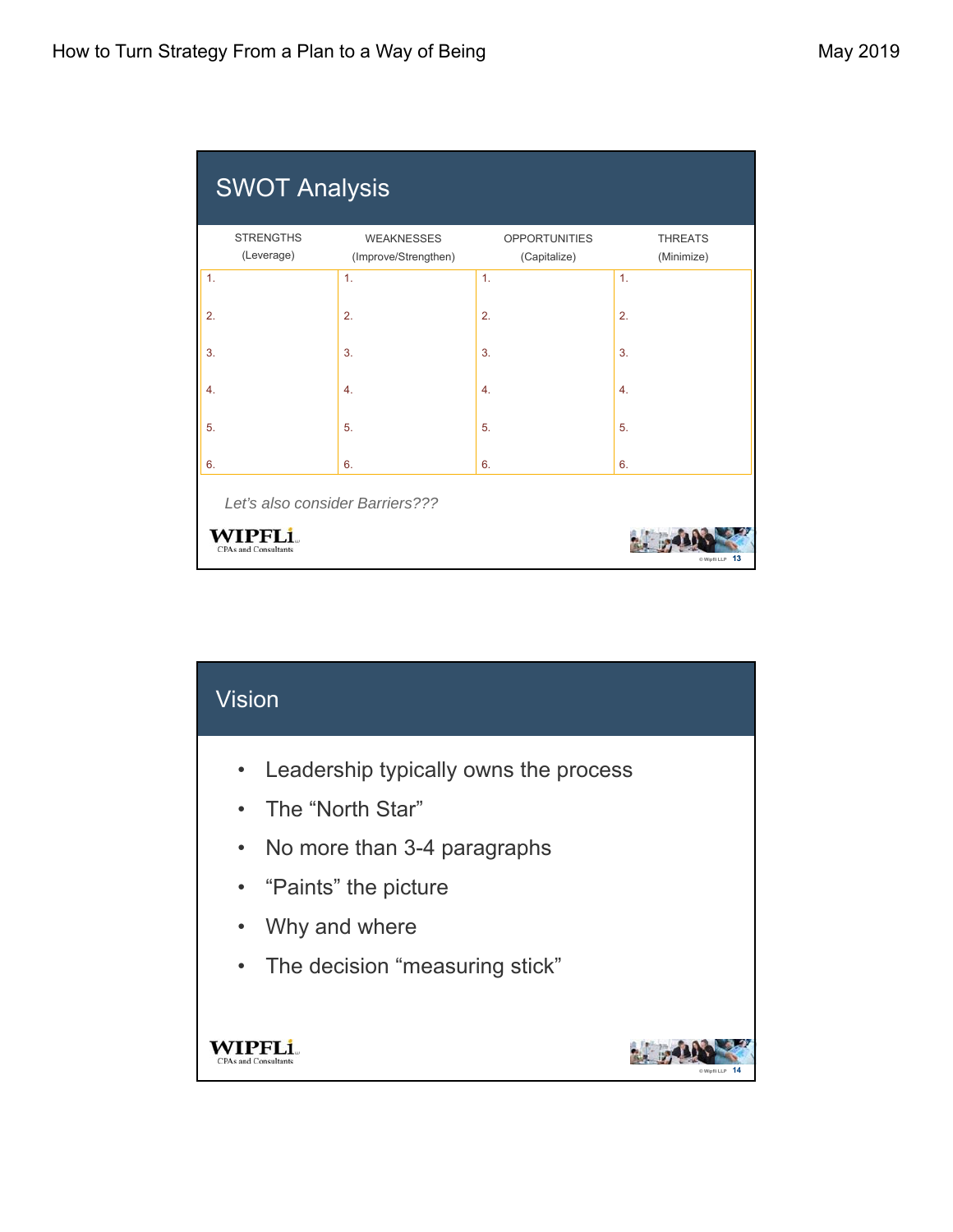

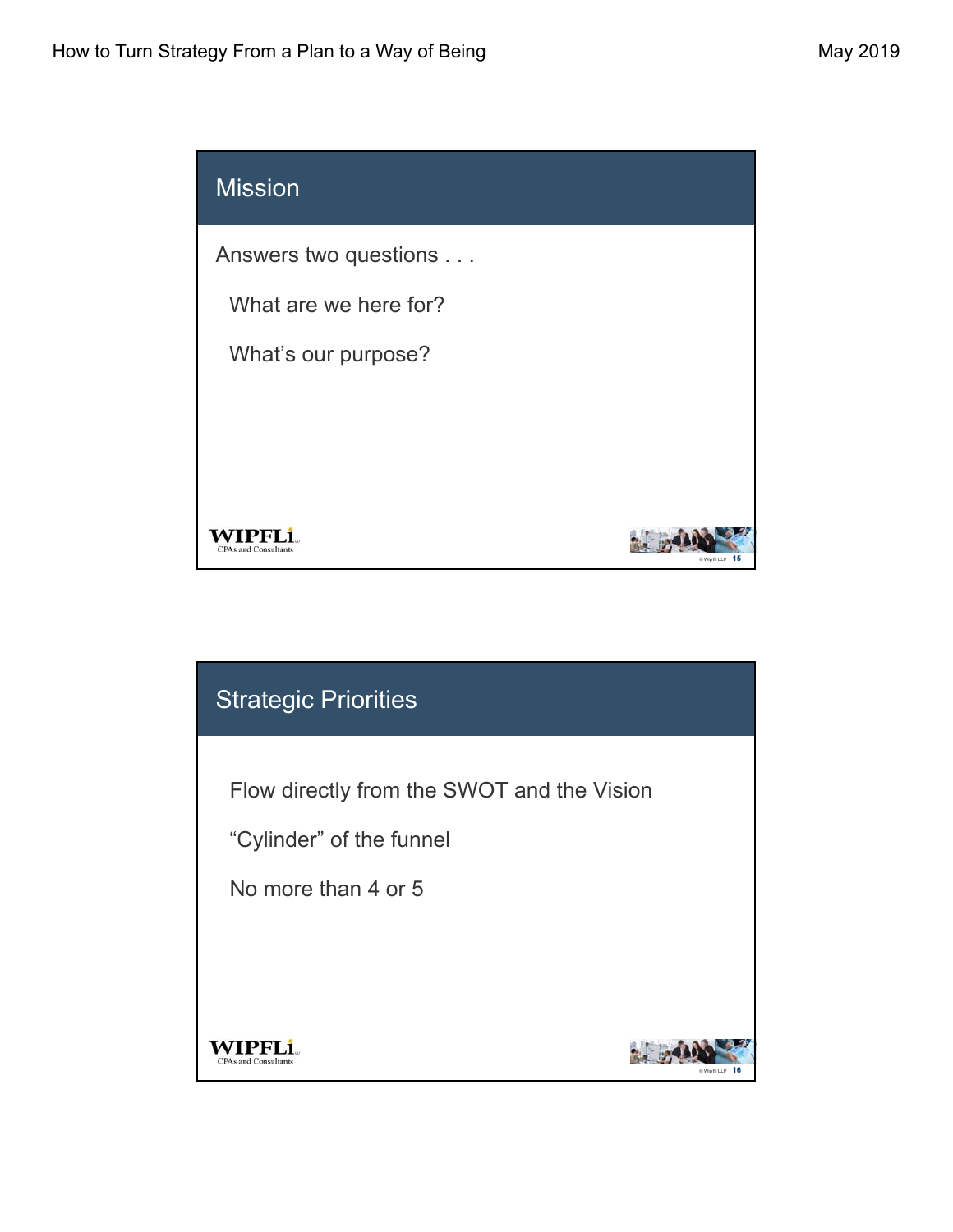

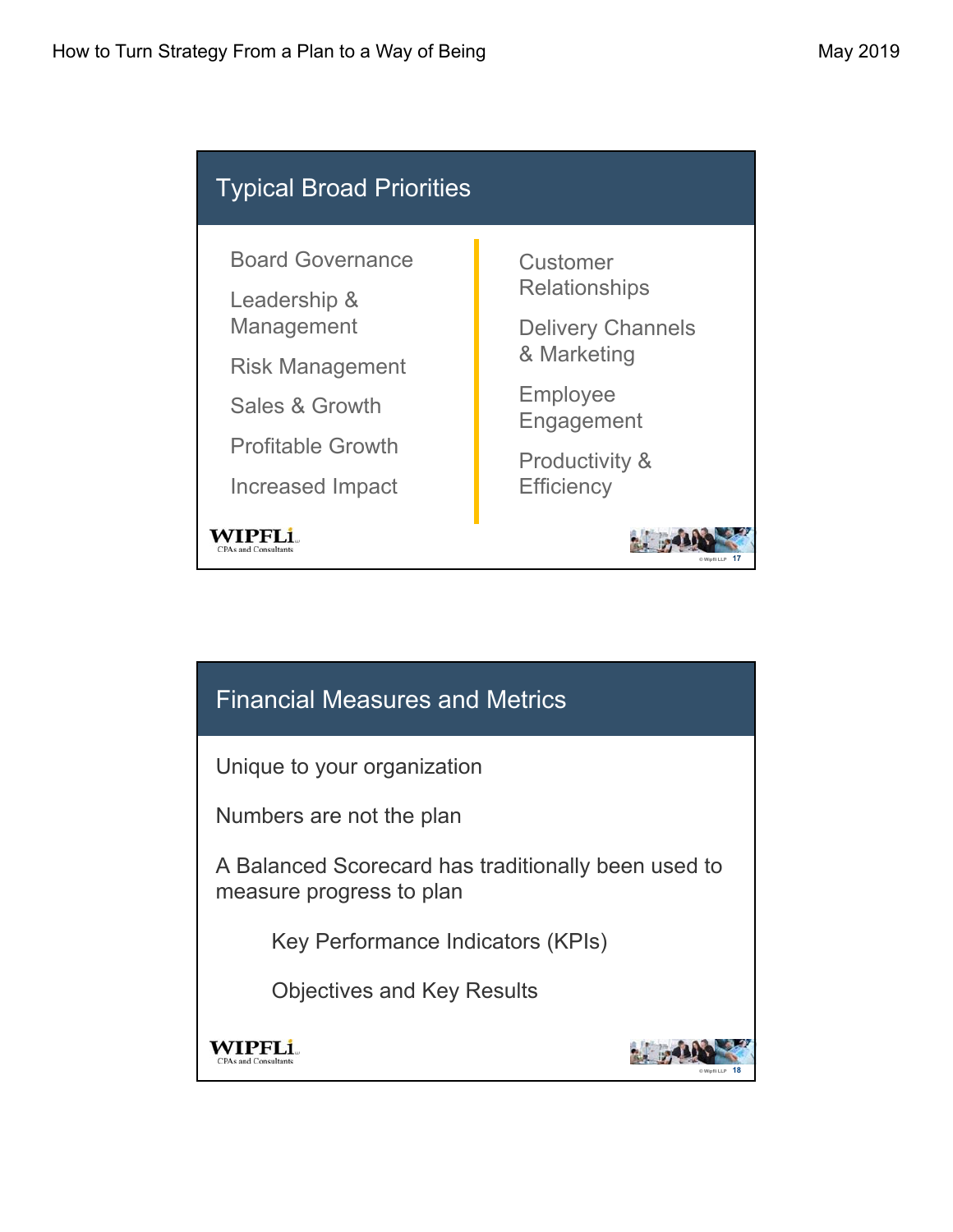

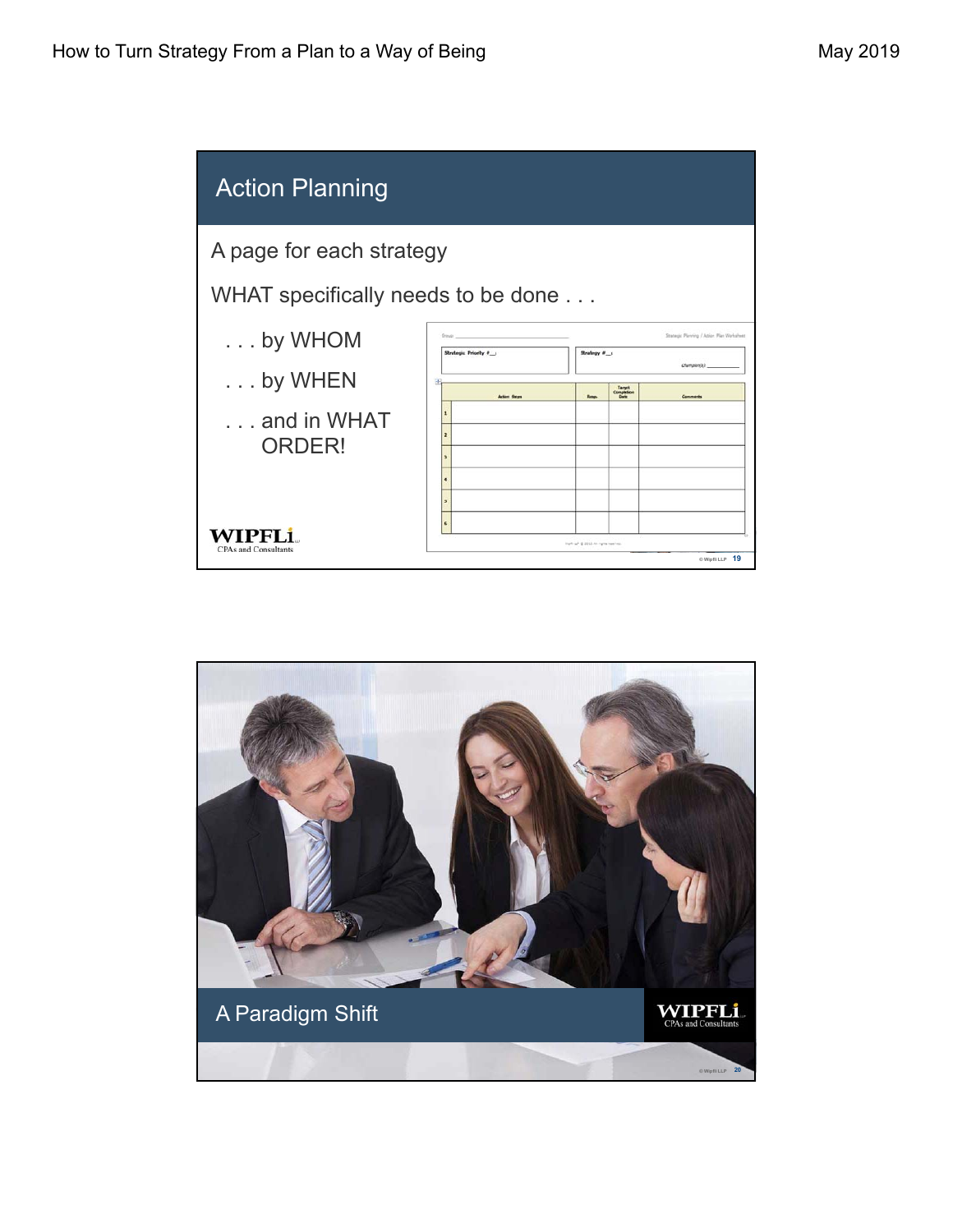

| <b>Futurist or Realist</b>                                                                                                                             |
|--------------------------------------------------------------------------------------------------------------------------------------------------------|
| "Banking is necessary,                                                                                                                                 |
| banks are not."<br>- Bill Gates, 1994                                                                                                                  |
| Speculating on the power of technology and how it<br>would shape the banking world.                                                                    |
| The tech industry responds to market conditions and<br>consumer expectations very quickly $-$ they<br>understand that speed to market makes or breaks. |
| and Consultants                                                                                                                                        |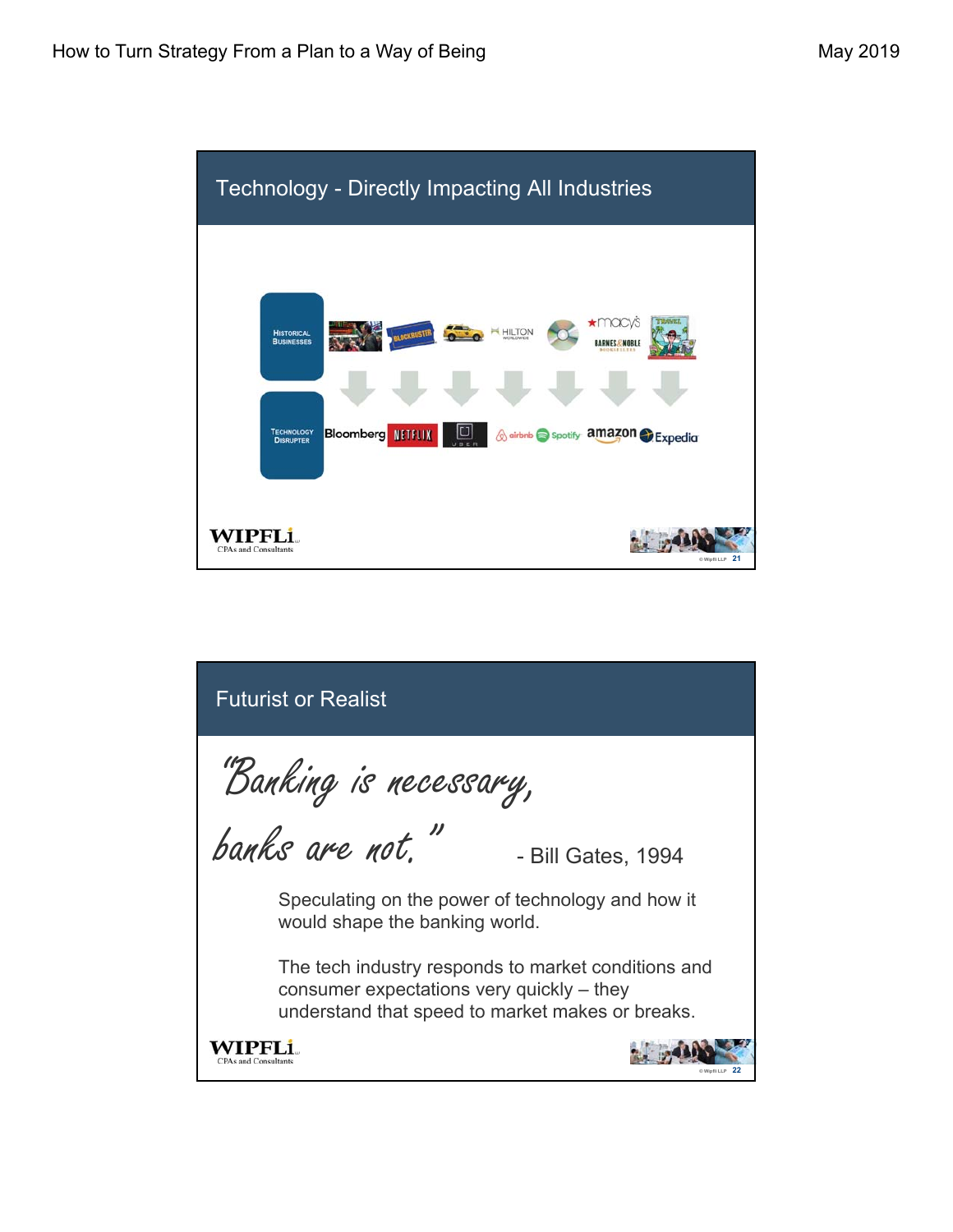

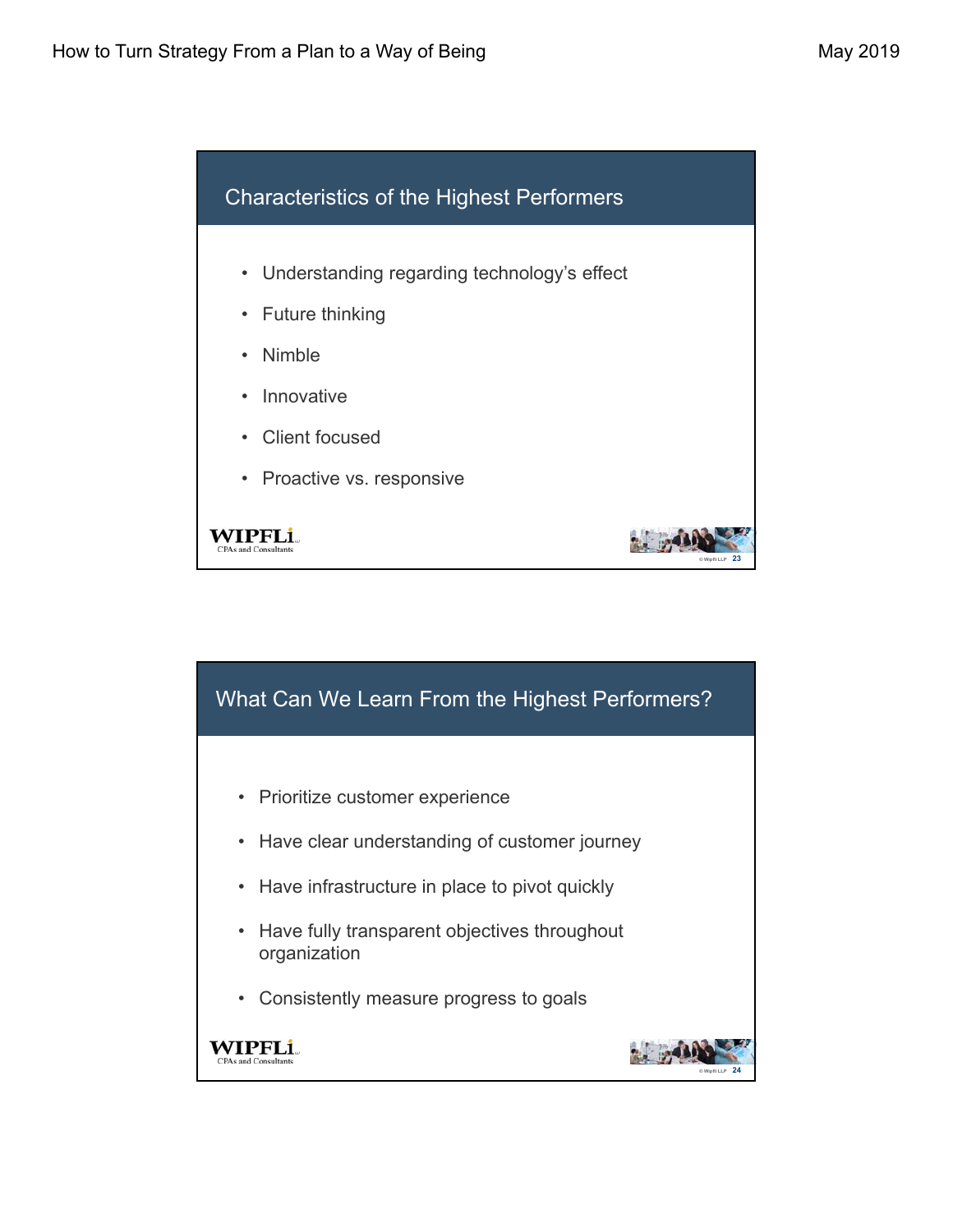

## Strategic Management vs. Strategic Planning

**Strategic Planning** is the process or approach used in formulating the direction for an organization

**Strategic Management** is the process of achieving the direction, goals, and objectives of the Strategic Planning process



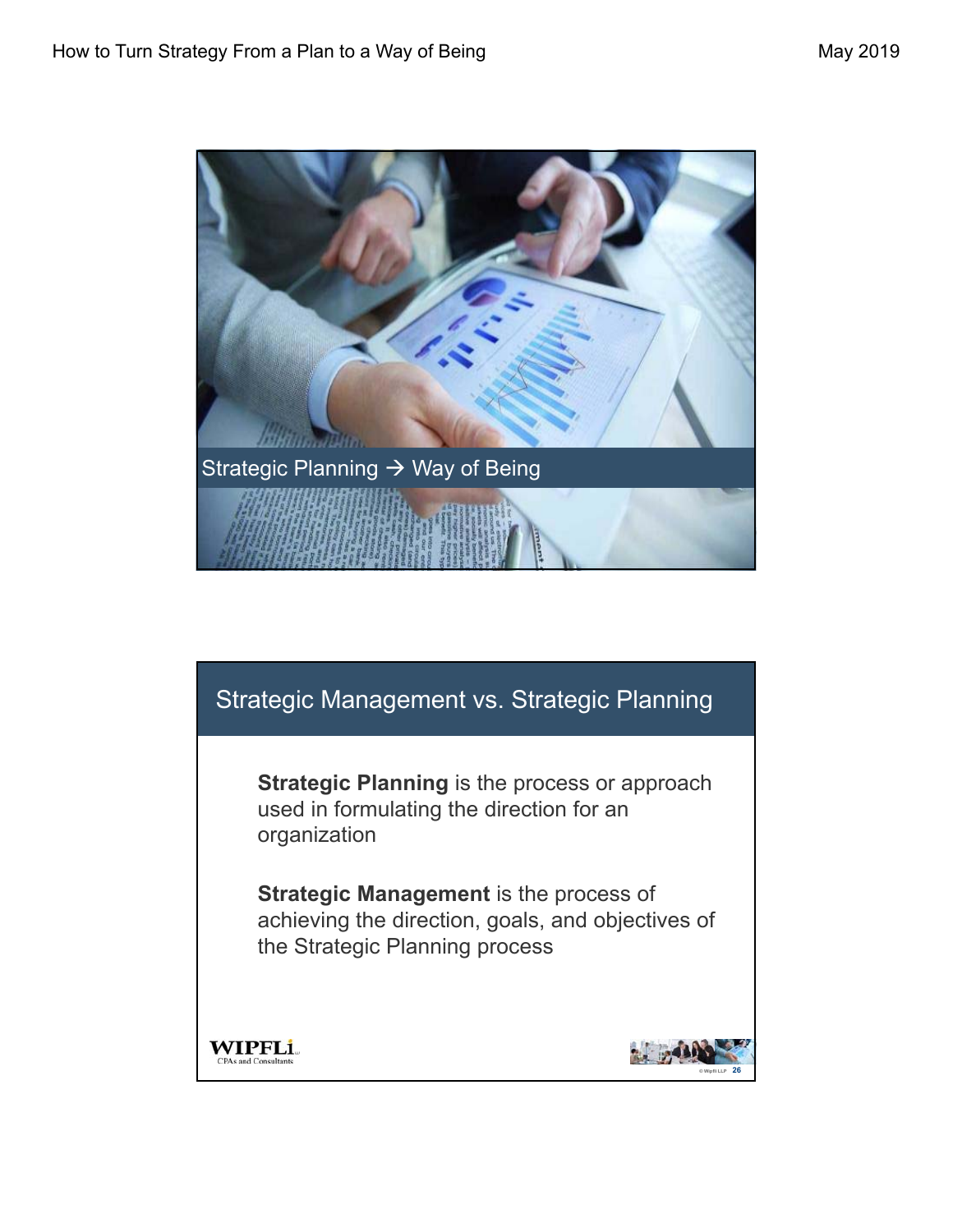

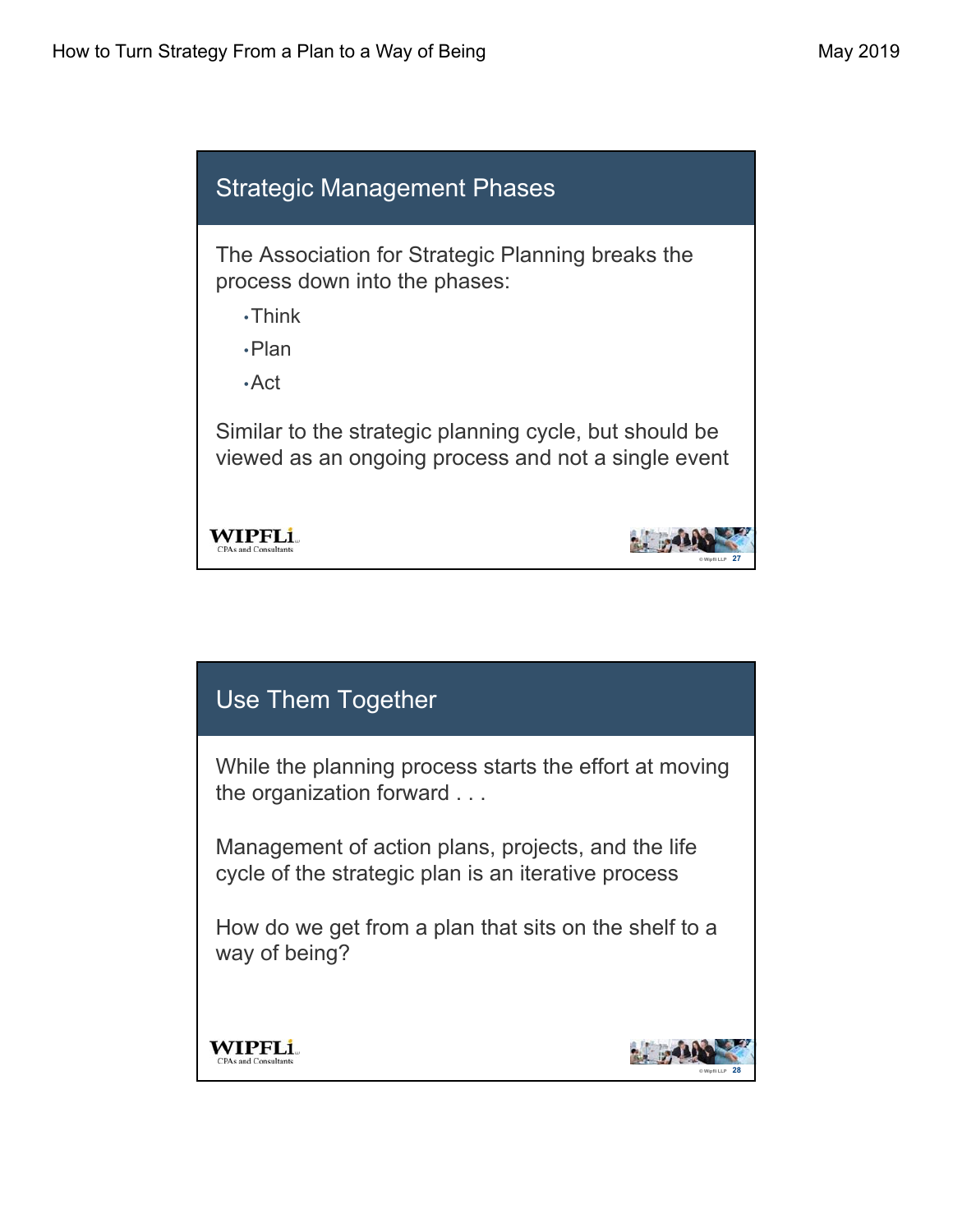

## Act Create a performance culture Implement strategy Build accountability •Align the organization to build accountability Act on metrics •Adjust and act on data and performance information •Adjust course Review and evaluate strategy execution WIPFLi **CPAs and Consulta © Wipfli LLP 30**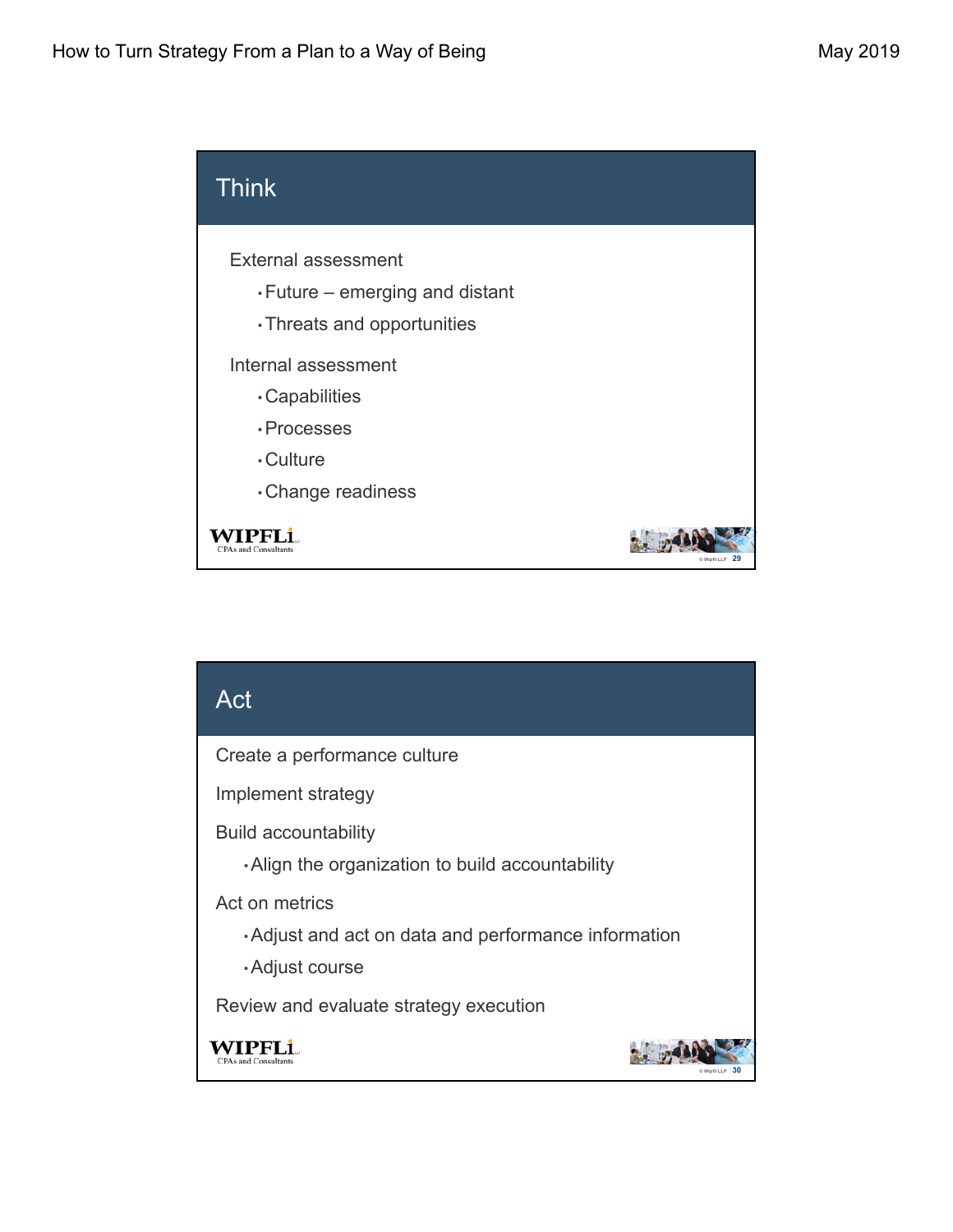

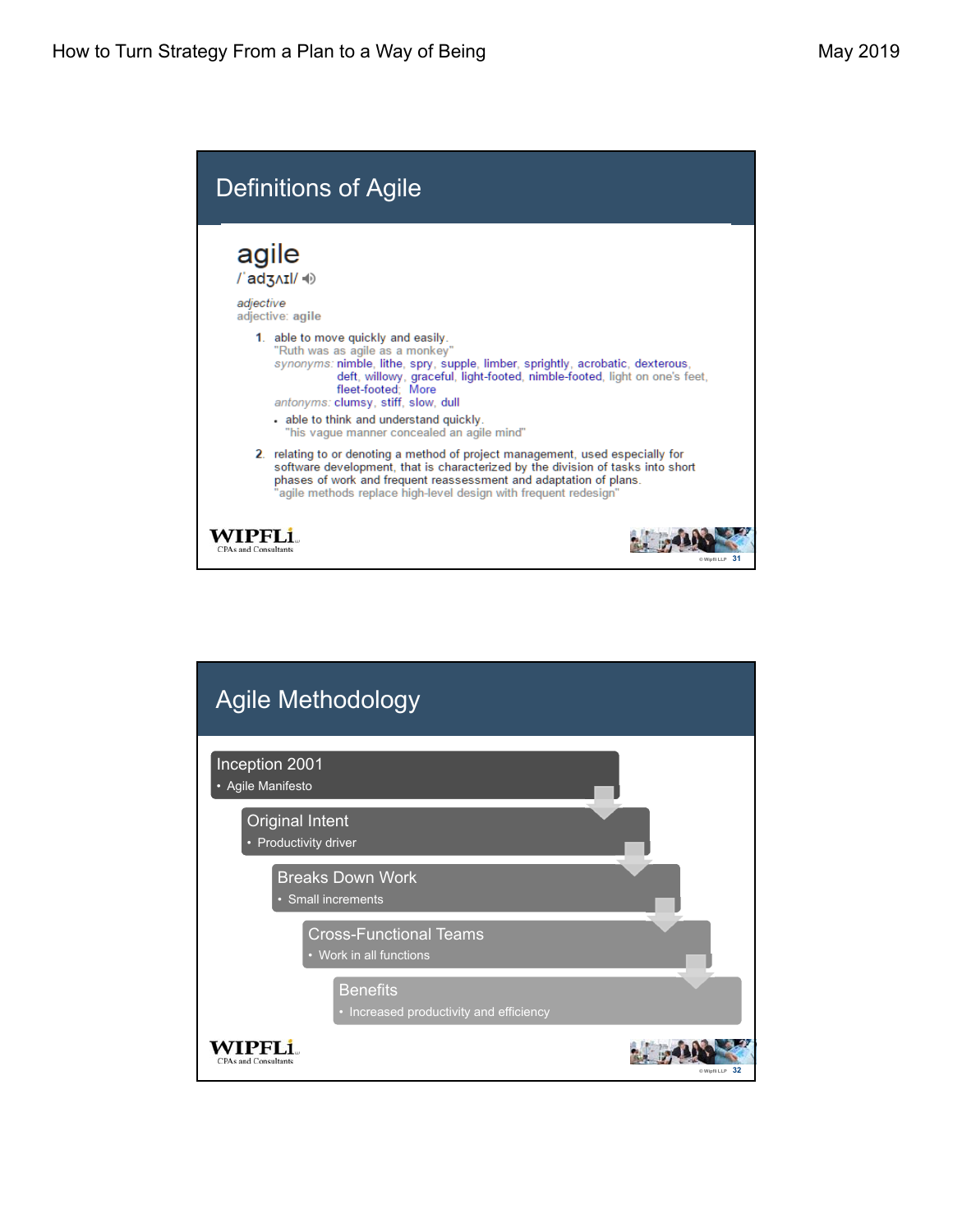

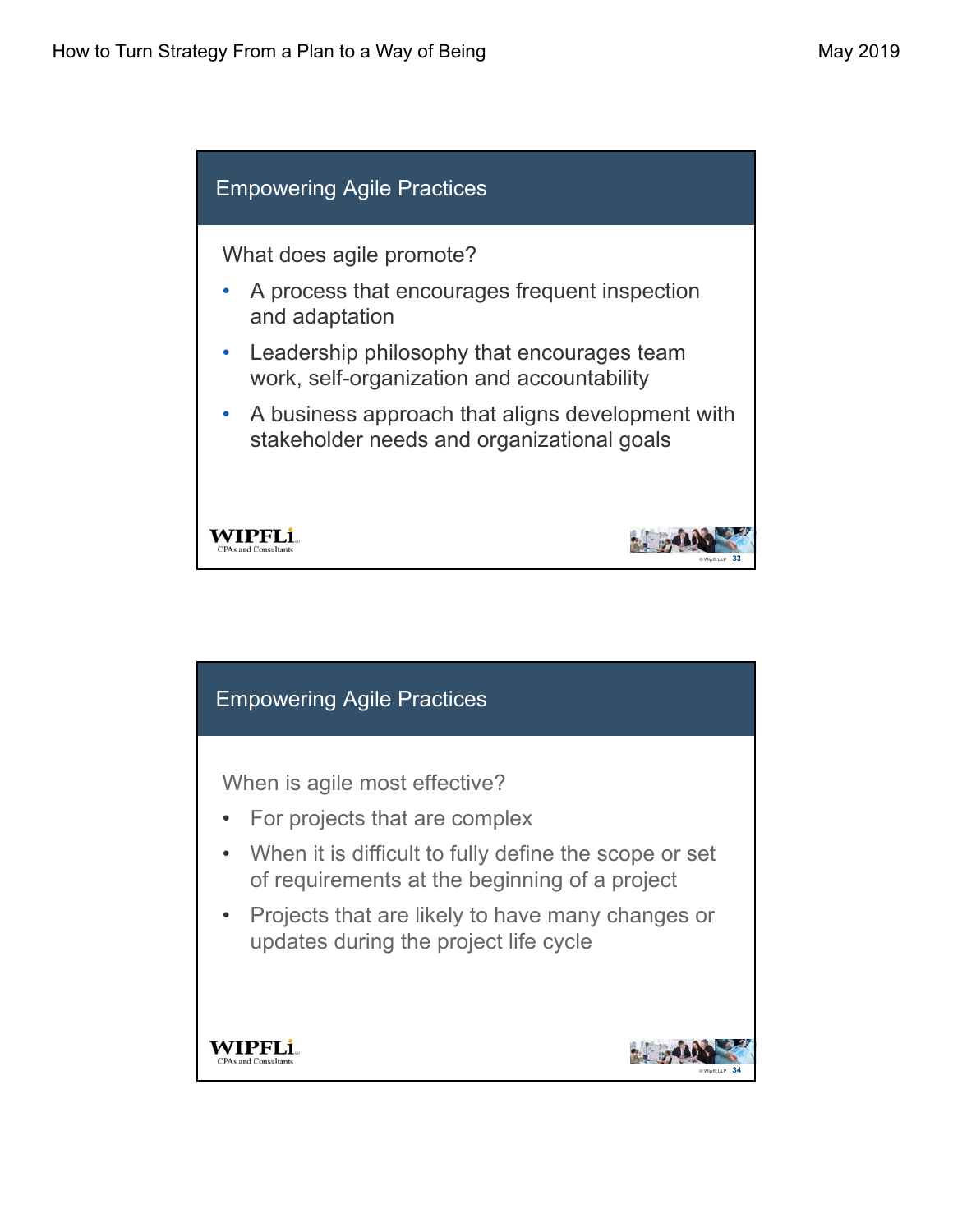

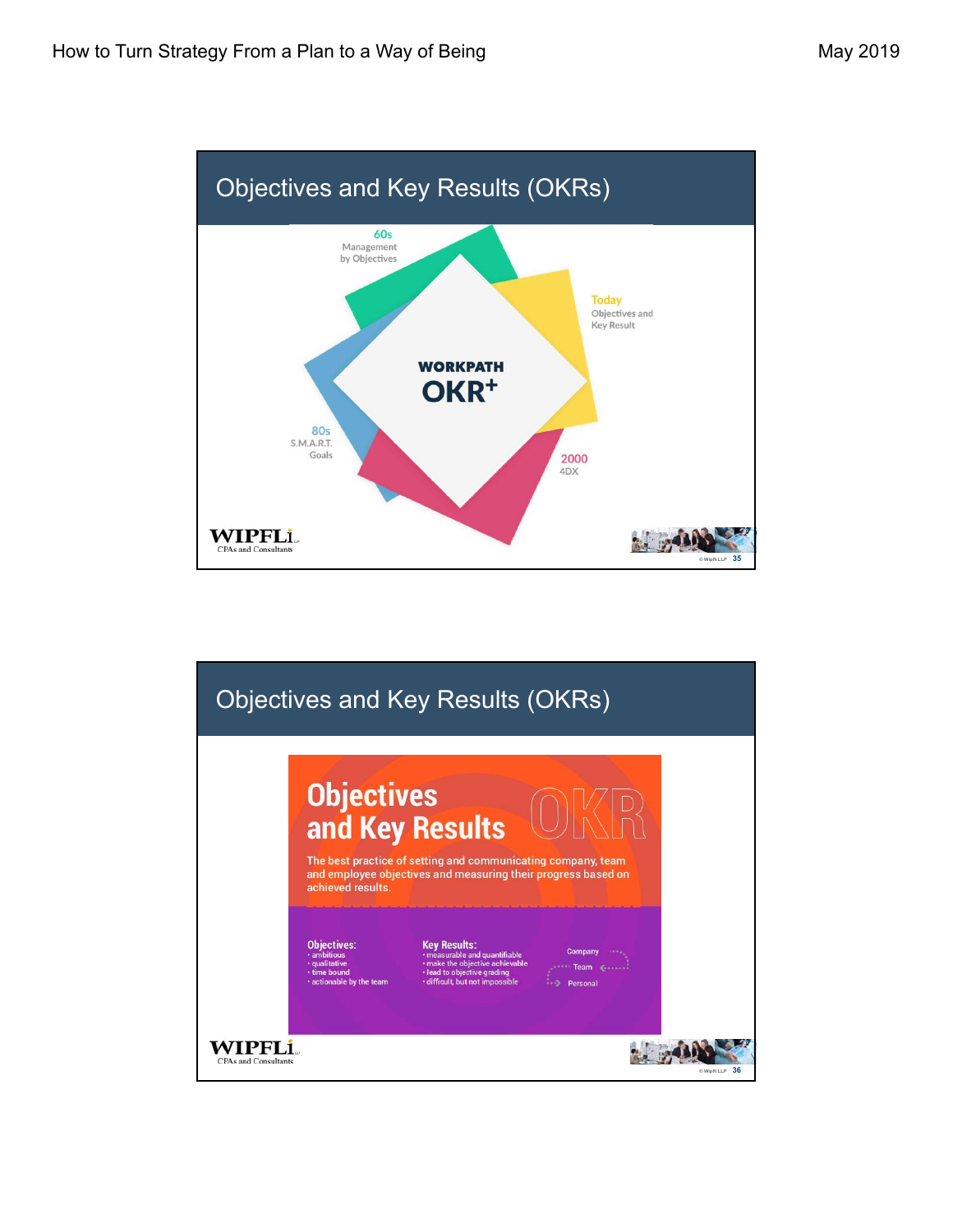

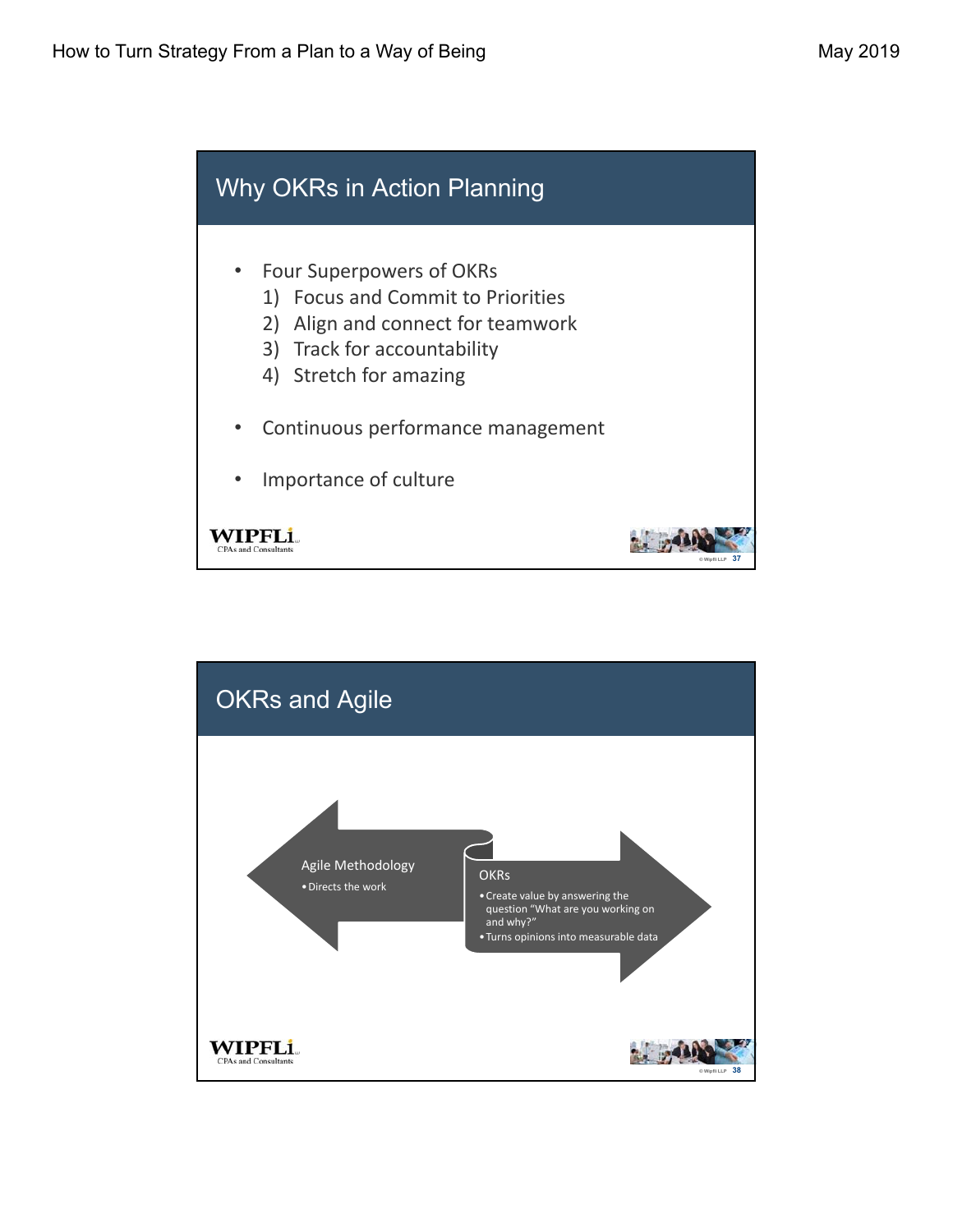